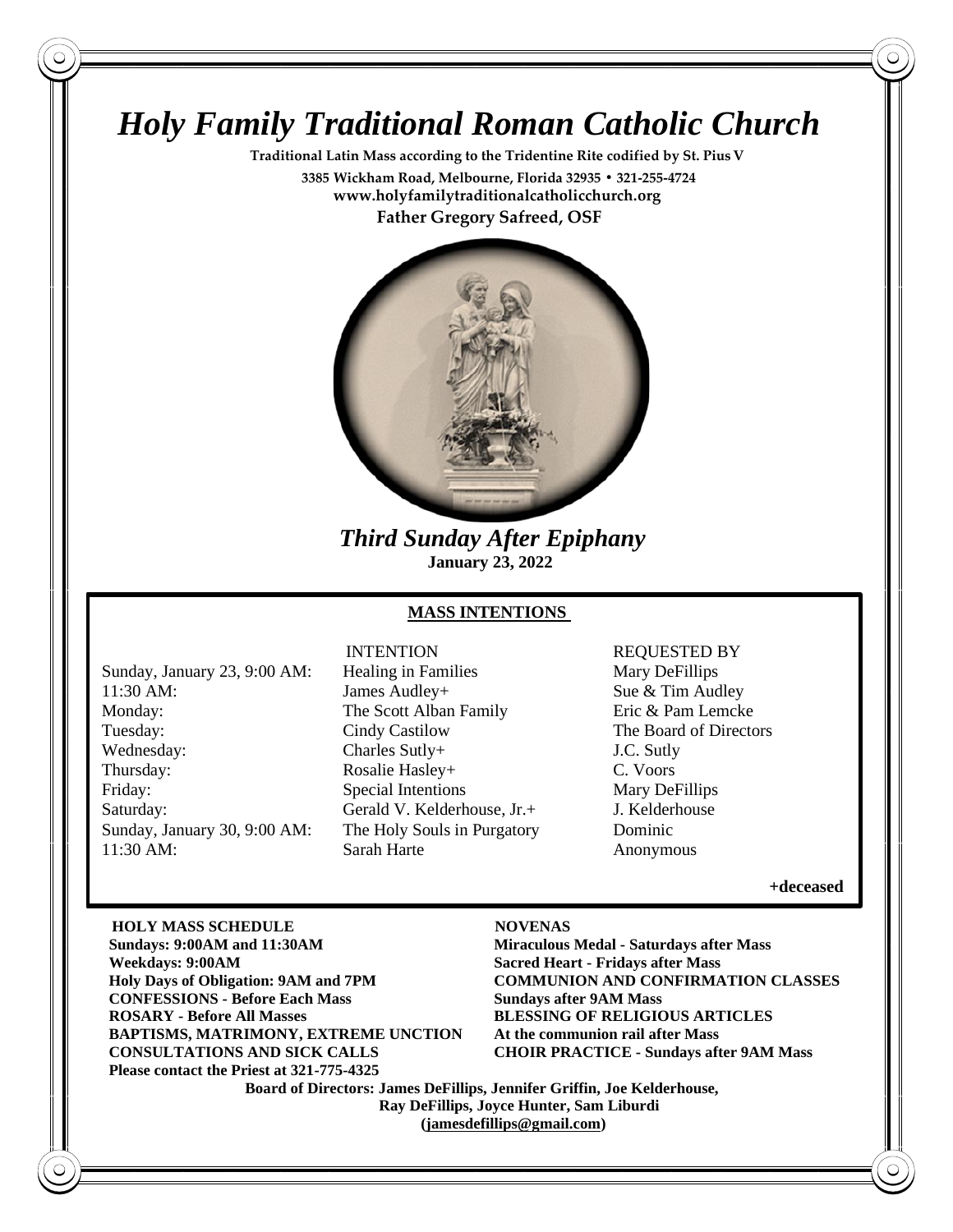# Third Sunday After Epiphany

**GOSPEL Matt 8:1-13** At that time, when Jesus had come down from the mountain, great multitudes followed Him: And behold a leper came and adored Him, saying: "Lord, if thou wilt, thou canst make me clean." And Jesus stretching forth His hand, touched him, saying: "I will, be thou made clean." And forthwith his leprosy was cleansed. And Jesus said to him: "See thou tell no man: but go, show thyself to the priest, and offer the gift which Moses commanded, for a testimony unto them." And when He had entered into Capharnaum, there came to Him a centurion, beseeching Him, and saying, "Lord, my servant lies at home sick of the palsy, and is grievously tormented." And Jesus said to him: "I will come and heal him." And the centurion, making answer, said: "Lord, I am not worthy that thou should enter under my roof; but only say the word, and my servant shall be healed. For I also am a man subject to authority, having under me soldiers; and I say to this, Go, and he goes, and to another Come, and he comes, and to my servant, do this, and he does it." And Jesus hearing this, marveled; and said to them that followed Him. "Amen I say to you, I have not found so great faith in Israel. And I say to you that many shall come from the east and the west, and shall sit down with Abraham, and Isaac and Jacob in the kingdom of heaven: But the children of the kingdom shall be cast out into the exterior darkness: there shall be weeping and gnashing of teeth." And Jesus said to the centurion: "Go, and as thou hast believed, so be it done to thee." And the servant was healed at the same hour.



**St. John Bosco** (Giovanni Melchiorre Bosco; 16 August 1815 – 31 January 1888), popularly known as Don Bosco was an Italian Roman Catholic priest, educator and writer of the 19th century. He was born in the hillside hamlet of Becchi, Italy, the youngest of three boys. John Bosco was born into a time of great shortage and famine following the devastation wrought by the Napoleonic wars and a drought in 1817.

When he was two years old his father died, leaving the support of three boys to his mother. She played a strong role in Bosco's formation and personality and was an early supporter of her son's ideals.

In 1825, when he was 9, Bosco had the first of a series of dreams which would play an influential role in his outlook and work. This first dream left a profound impression on him for the rest of his life. Bosco saw a multitude of very poor boys who play and blaspheme, and a man, who appeared, nobly attired. The man said to him: "You will have to win these friends of yours not with blows, but with gentleness and kindness. So, begin right now to show them

that sin is ugly and virtue beautiful." On a cold morning in February 1827, at age 12, John left his home and went to look for work as a farm-servant. Having to face life by himself at such a young age may have developed his later sympathies to help abandoned boys. Although Bosco could pursue some studies by himself, he was not able to attend school for two more years. In 1830 he met Joseph

Cafasso, a young priest who identified some natural talent and supported his first schooling. In 1835 Bosco entered the seminary. After six years of study, he was ordained a priest on the eve of Trinity Sunday in Turin in 1841.

While working in Turin, where the population suffered many of the effects of industrialization and urbanization, he dedicated his life to the betterment and education of street children, juvenile delinquents, and other disadvantaged youth. He developed teaching methods based on love rather than punishment, a method that became known as the Salesian Preventive System.

A follower of the spirituality and philosophy of Saint Francis de Sales, Bosco was an ardent Marian devotee of the Blessed Virgin Mary under the title Mary Help of Christians. He later dedicated his works to De Sales when he founded the Salesians of Don Bosco. Together with Maria Domenica Mazzarello, he founded the Institute of the Daughters of Mary Help of Christians, a religious congregation of nuns dedicated to the care and education of poor girls. He taught Dominic Savio, of whom he wrote a biography that helped the young boy be canonized.

In 1875, he began to publish the Salesian Bulletin. The Bulletin has remained in continuous publication and is currently published in 50 different editions and 30 languages. Bosco died on 31 January 1888. His funeral was attended by thousands. Following his beatification in 1929, he was canonized as a saint by Pope Pius XI in 1934.

**~ Holy Family School's PROGRESS REPORT for the traditional K-2 school on the premises beginning August 2022 ~** Holy Family School has hired our K-2 teacher with the hopes of needing another one. Most of our curriculum (Our Lady of Victory curriculum) has been selected and we are in the process of ordering furniture. An open house is planned in mid-March. Many positive things are happening, but there is still a lot of work to do.

For the next 2 weeks, we are selling religious articles in the cry room at the back of the church. Most of the articles are from Fr. Don Primi's estate and were donated by his family. Please make a donation for any articles you want to buy. Proceeds go to the school.

For anyone interested in attending the school or volunteering at the school, please contact a school board member: Ken Peldunas, Tricia Coburn or Tony Verzi at 312- 615-2850.

# **ROSARY ROSTER**

 **9:00 AM: 1/23** - Tony Verzi **1/30** - Pat Lankenau **2/6 -** Pam Lemcke **2/13** - Sam Liburdi **2/20** - Martin Crain **2/27** - Mary Crain **3/6** - Ken Peldunas  **11:30 AM: Volunteers Needed**

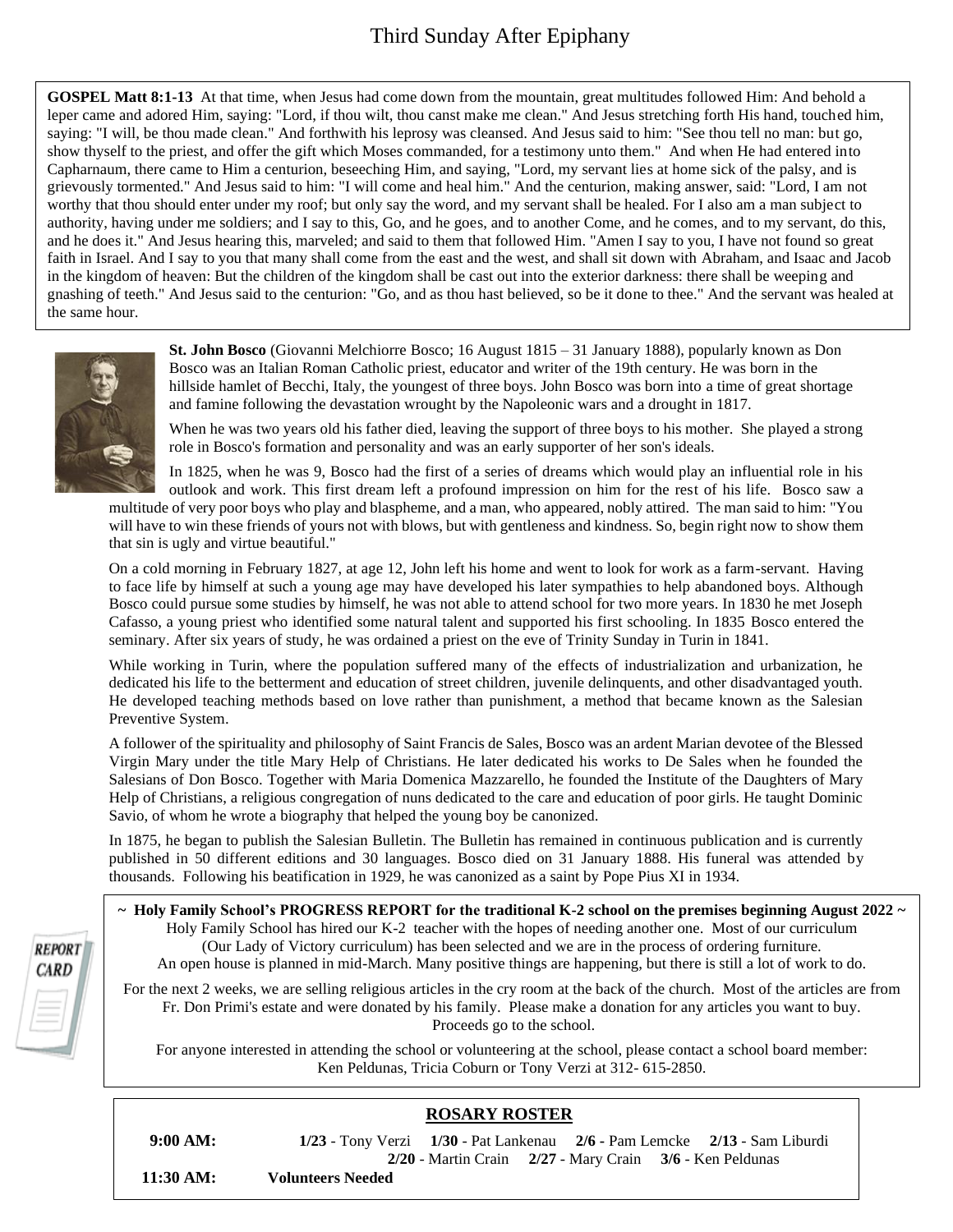# Third Sunday After Epiphany  **ANNOUNCEMENTS**

- **2022 Religious Calendars** are available at the rear of the church. The cost is \$7.
- **If you are new to the Tridentine Mass,** you may find the grey or green paperback missals, found in the pews, helpful in following the liturgy.
- **Parishioners, friends and visitors** are welcome to refreshments in the church hall following the 9:00 AM Mass.
- **Pray the Rosary for Peace,** every Tuesday at 3:00pm in the church to recite fifteen decades of the rosary.



Unlike pagan religions which see time as an endless cycle, Christians see time as being linear; it has a beginning and will have an end. But *within* Christianity's linear, "big picture" sense of time, the passing of hours is experienced as cycles of meditations on holy things. Think of a spiral -- of a circle of time moving ever forward toward His Coming -- and you will have a sense of "Catholic time." **The traditional Catholic year (the "liturgical year")** is made special by cycles of celebrations commemorating the lives of Jesus and His mother, the angels, and the legion of Saints who modelled lives of sanctity. Below are 25 Feasts and times, in chronological order, that demonstrate how the

liturgical year is a reliving of the life of Christ:

| Advent                              | He is coming                                      |
|-------------------------------------|---------------------------------------------------|
| Nativity                            | He comes                                          |
| Circumcision                        | He follows Old Testament Law                      |
| Epiphany                            | He reveals Himself as God                         |
| <b>Holy Family</b>                  | He grows up in a human family                     |
| Candlemas                           | Simeon's prophecy                                 |
| Septuagesima                        | We are in exile without Christ                    |
| Ash Wednesday                       | Without Christ, we are dust                       |
| Lent                                | Christ is in the Desert                           |
| Passion Sunday                      | Jews make plans to kill Jesus                     |
| 7 Sorrows                           | Mary suffers at what is to come                   |
| Palm Sunday                         | He triumphantly enters Jerusalem                  |
| Spy Wednesday                       | Jesus is betrayed by Judas                        |
| Maundy Thursday                     | He offers the first Holy Mass                     |
| Good Friday                         | He is put to death and fulfills Old Testament Law |
| Holy Saturday                       | He is in the tomb                                 |
| Easter                              | He is risen                                       |
| Ascension                           | He ascends into Heaven                            |
| Pentecost                           | He sends the Holy Ghost                           |
| <b>Trinity Sunday</b>               | The Most Holy Trinity has been fully revealed     |
| Assumption                          | Mary is assumed into Heaven & crowned Queen       |
| Christ the King                     | We recognize Christ's Kingship now and forever    |
| All Saints                          | We will triumph as have our heroic Saints         |
| All Souls                           | We pray for those who are awaiting their triumph  |
| Last Sunday in Time after Pentecost | Apocalypse. He will come to judge the world.      |

Every single year, aware Catholics "re-live" the Gospel, from Christ's Incarnation and Birth to His Ascension and Heavenly reign. In Spring He enters the world by coming to rest in Mary's immaculate womb; nine months later, in Winter, He is born, circumcized, and given a Name. He is raised in the Holy Family, and meets His cousin, John. He goes into the Desert and we go with Him during our Lenten Season. Then follow His Passion and Agony, which are soon vanquished by His Resurrection, His Ascension, and the Pentecost. Now He reigns forever, and we await His Second Coming as we prepare to celebrate again His First Coming. Then the cycle begins again, like a wheel that's been spinning for two millennia. The Catholic who is aware of this wheel is necessarily aware of Christ; the Catholic who also [celebrates the Feasts](https://www.fisheaters.com/customs.html) well and practices the traditions of the Church lives intimately with Him.

 **DRESS POLICY ~** When attending any functions at the chapel, especially Holy Mass, you are in the presence of the Blessed Sacrament. Please dress  accordingly, with due modesty and respect. **Everyone should refrain from jeans, shorts or T-shirts.** Ladies, please use a head covering, available in the rear of the church either for loan or for purchase.



*If you are new to the chapel, Welcome. New parishioners please consult Father Safreed before the reception of sacraments.*